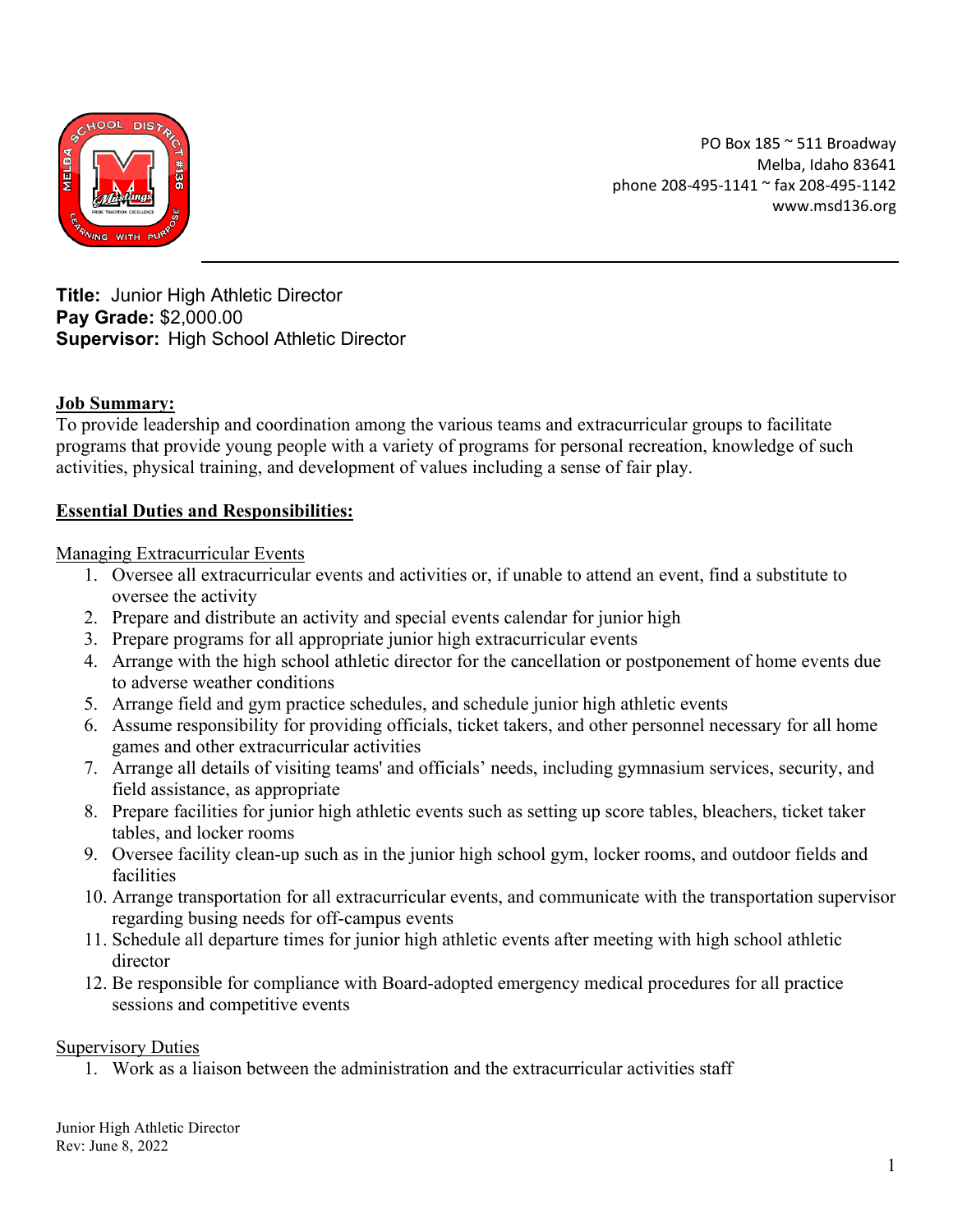- 2. Supervise coaches, observing them sufficiently to make recommendations to the high school athletic director regarding coaching assignments
- 3. Develop and implement appropriate rules governing the conduct of athletic activities
- 4. Interpret Board policy to the extent necessary to provide guidance the athletic program
- 5. Resolve any conflicts within the junior high athletic department or among extracurricular activities
- 6. Provide formal written evaluation of all coaching positions in collaboration with high school athletic director

### Records & Finances

- 1. Monitor each student's eligibility to participate in athletic activities according to administrative rules, and Board policy
- 2. Establish physical and academic requirements for eligibility to participate in each sport, and verify each student's eligibility
- 3. Obtain written parent permission for students to participate as required
- 4. Ensure each sport has an up to date team roster and that it is sent to all participating schools
- 5. Supervise all ticket sales and fundraising events of the extracurricular program
- 6. Request all cash boxes needed for event gates and concessions, and secure cash boxes after events according to school procedures
- 7. Maintain records of athletic contests and a record of all award winners, stating the date and type of award, including athletic scholarships

### **Other**

- 1. Assume responsibility for public relations with the community including newspaper and radio coverage of athletic events
- 2. Represent the school in all conference meetings
- 3. Supervise the care, maintenance, and storage of all athletic equipment and supplies Coordinate with coaches and high school athletic director to determine uniform and equipment needs, ordering when necessary
- 4. Require coaches to check in uniforms and equipment at the end of each sport season, keeping an accurate inventory
- 5. Constantly evaluate the junior high extracurricular program and seek ways to improve it
- 6. Keep the high school athletic director informed of activities and any issues that may arise
- 7. Adhere to The Code of Ethics of the Idaho Teaching Profession adopted by the Professional Standards Commission and the State Board of Education
- 8. Seek assistance should emergencies arise
- 9. Represent the school district in a positive manner
- 10. Know and follow school district policy and chain of command
- 11. Perform other duties as assigned

# **Qualifications:**

- 1. Idaho Teaching Certification recommended
- 2. Minimum experience in organizing and administering an athletic program as determined by the Board
- 3. Strong background in coaching and athletic rules
- 4. Works well with students, staff, and the public
- 5. Excellent organizational skills

Junior High Athletic Director Rev: June 8, 2022